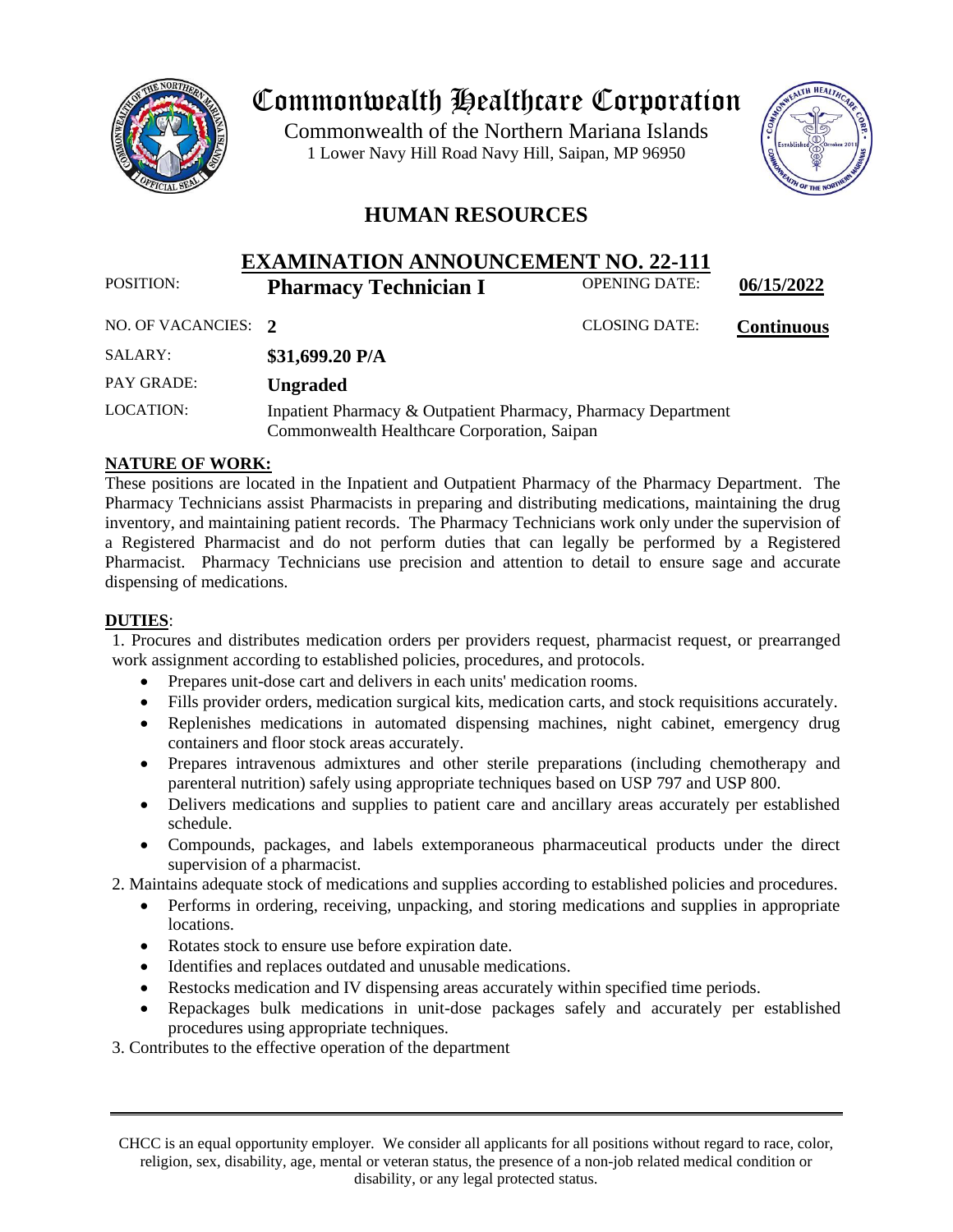- Receives orders, requisitions, and medications for return from patient care areas when on delivery rounds.
- Enters medication orders into pharmacy computer system accurately.
- Enters charges and credits for patient medications accurately.
- Generates reports, pick lists, and labels as required.
- Answers the telephone, identifying self and department. Directs calls to appropriate personnel.
- Answers requests at the window and makes stat deliveries to patient care and ancillary areas when requested.
- Organizes and prioritizes work assignments.
- Maintains logs, records, and other required documentation accurately. Files documentation in appropriate locations.
- Demonstrates good oral and written communication.
- Keeps the pharmacy areas clean, neat, and well-organized. Keeps pharmacy equipment clean.
- 4. Participates in the quality improvement activities of the department.
	- Completes and documents all assigned medication storage area inspections at least monthly. Identifies and replaces outdated
	- and unusable medications.
	- Collects data, conducts quality monitors, and completes documentation as assigned.
- 5. Maintains competence required for current job title/position.
	- Maintains current technician certification.
	- Attends pharmacy staff meetings.
	- Participates in orientation, education, and training programs. Reviews literature and other materials as assigned.
	- Completes all competence/skills assessment requirements.
- 6. Performs other duties as assigned by supervisor.

## **QUALIFICATION REQUIREMENTS**:

**Education:** High School Diploma or equivalent certification of basic adult education accomplishment.

**Experience:** At least one (1) year of experience in Pharmacy.

**License:** Must be licensed as a Pharmacy Technician by the Commonwealth of the Northern Marianas Health Care Professional Licensing Board (CNMI HCPLB).

### **KNOWLEDGE:**

• Customer and Personal Service — Knowledge of principles and processes for providing customer and personal services. This includes customer needs assessment, meeting quality standards for services, and evaluation of customer satisfaction. Pharmacy Assistants work directly with customers in person and on the phone. Being friendly and approachable and willing to help are important traits to the job.

### **SKILL:**

- Clerical Skills- Pharmacy Assistants restock supplies and keep accurate records of what materials are coming in and out of the pharmacy. In addition, they use different machines and applications in the pharmacy.
- Math Skills-Pharmacy Technicians must have basic math skills to perform their duties.

## **ABILITY:**

• Computer- Must be able to operate computer and other pharmacy software.

CHCC is an equal opportunity employer. We consider all applicants for all positions without regard to race, color, religion, sex, disability, age, mental or veteran status, the presence of a non-job related medical condition or disability, or any legal protected status.